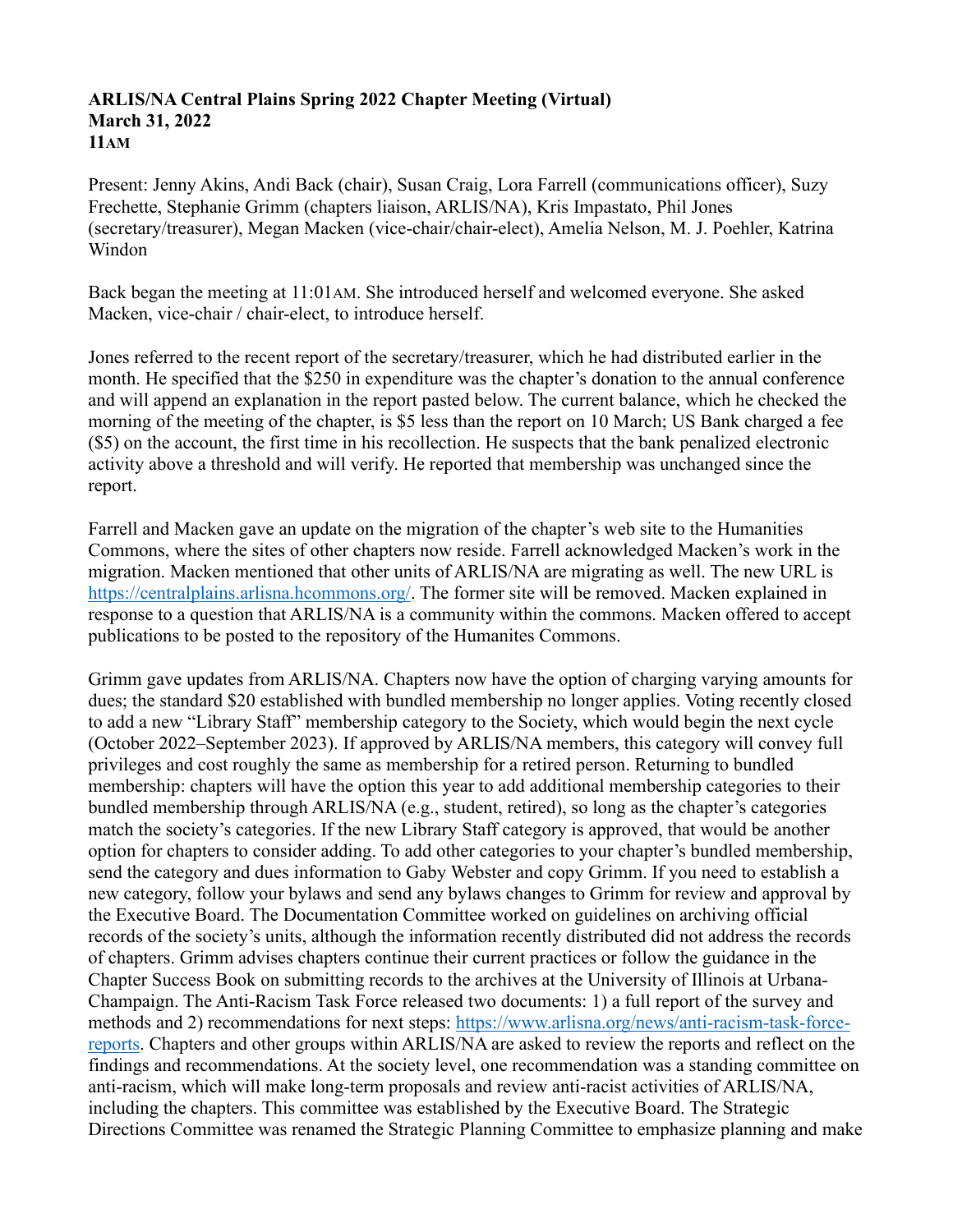the body more nimble: [https://www.arlisna.org/strategic-planning-committee.](https://www.arlisna.org/strategic-planning-committee) Amy Furness is chairing an ad-hoc body that is reviewing job ads with the goal of making salaries transparent. Grimm highlighted the Black Lunch Table at the upcoming annual conference in Chicago. The gathering will increase the representation of Black artists across online media and include a lightning forum: [https://arlisna50thannualconference.sched.com/event/v7J3/diversity-forum-black-lunch-table.](https://arlisna50thannualconference.sched.com/event/v7J3/diversity-forum-black-lunch-table)

Craig asked Grimm if chapters were meeting in person once again. Grimm responded that several chapters had, often in hybrid format, with a business meeting that could be attended virtually or in person.

Back led a discussion on the future of in-person meetings in Central Plains. The primary question was if the chapter wished to have a meeting in the fall. Craig cited the benefits of personal contact at inperson conferences and the value of solid content to encourage attendance. At least one person made a case for meeting at the annual conference to keep travel costs manageable. Nelson said that the Nelson-Atkins might be able to host a meeting in Kansas City; Poehler offered to assist. Few persons stated definitively that they would come. It was acknowledged that some members had retired and the positions of others had changed so that art librarianship was no longer their focus. Jones made a plug for a conference that does not entail elaborate planning or labor. Craig expressed approval for the paraprofessional category adopted by ARLIS/NA to broaden membership and referred to the past history of chapters as conduits for active membership in ARLIS/NA. Akins endorsed the architectural tours of the Architecture and Planning Section, which Central Plains might wish to consider. There was a consensus to proceed with plans for a meeting in Kansas City but revert to a virtual meeting should the pandemic or other factors make an in-person meeting ill-advised. Nelson and Poehler will review calendars and propose several dates for a fall meeting, which they will send to Back. She will share them with the chapter via a poll to determine the best dates.

Back asked who was attending the annual conference in Chicago and might wish to meet informally. Six persons responded. She will follow up with them.

Nelson gave a report on our newsletter, *The Irregular*. She planned to continue the current pattern of one per year, published in January. She will solicit submissions in October for the next issue.

Back reminded the chapter that in the next election members will vote on two officers, vice-chair / chair-elect and communications officer. Farrell expressed willingness to serve a third term of the latter but encouraged others to volunteer. The work had been a good opportunity to learn and serve. Akins expressed interest. No one expressed interest in the position of vice-chair / chair-elect. Poehler acknowledged Farrell's work as an officer; Craig acknowledged Jones's work as an officer.

Back opened the floor for discussion and sharing of information. Poehler announced that she will retire from the Kansas City Art Institute at the end of May. Although she had no news to share about the vacancy, information should be available soon. Members congratulated her.

Back adjourned the meting at 11:40AM.

The following report was distributed in e-mail in mid-March and is included as an addendum to the minutes: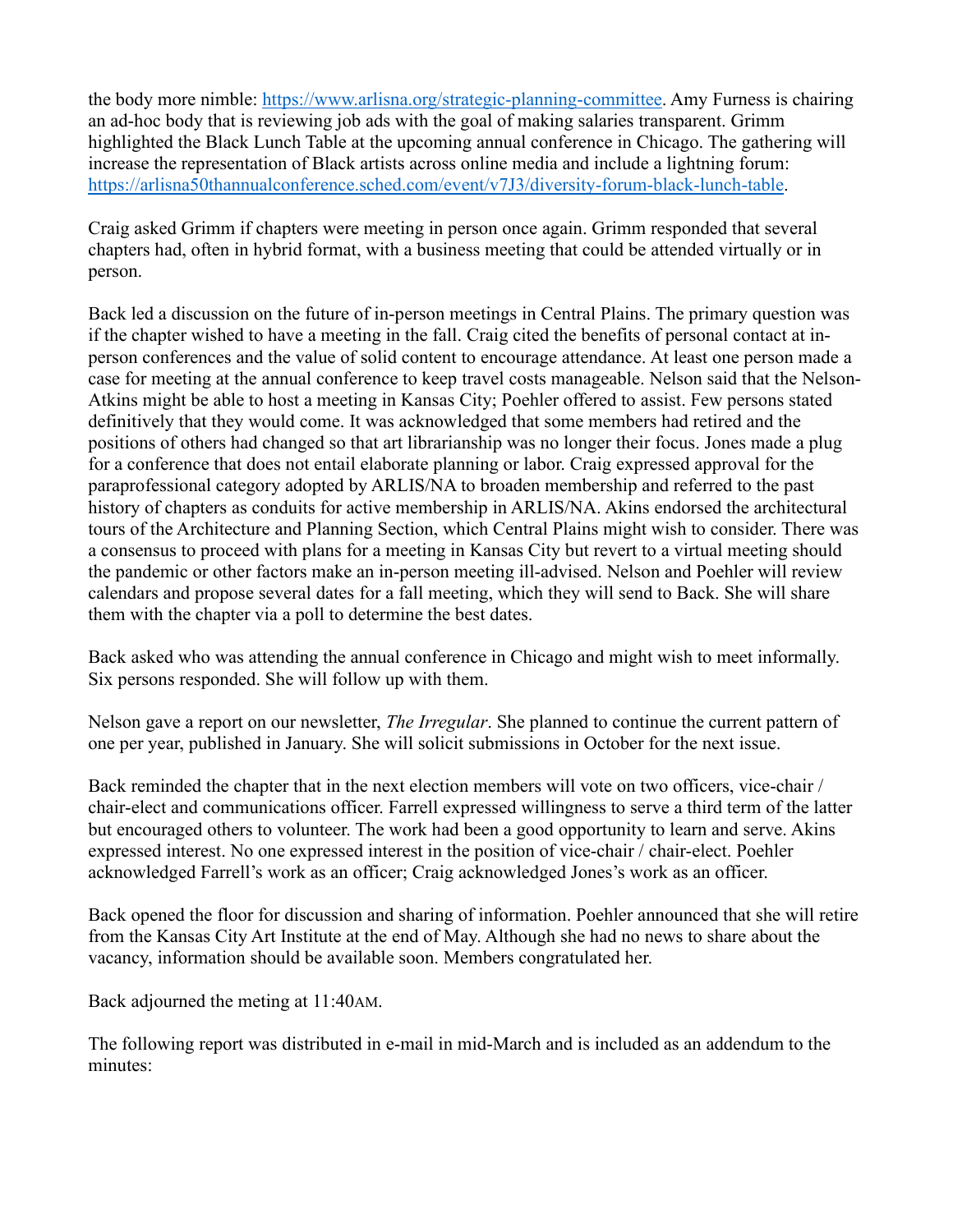## **ARLIS/NA Central Plains Chapter Report of Secretary/Treasurer, March 10, 2022**

### **Treasury**

| Balance on Jan 1      | \$4837.53 |
|-----------------------|-----------|
| Total Income          | \$161.01  |
| <b>Total Expenses</b> | \$250.00  |
| Balance on Mar 10     | \$4748.54 |

Income included six bundled memberships (\$120), two memberships by check (\$40), one promotion to join bill.com (\$1), and a deposit of one cent—presumably to test connection between bill.com and the chapter's account. Additional note and point of clarification on 31 March: The chapter's support for the annual conference (\$250) of ARLIS/NA represents total expenses. There was no additional expenditure.

# **Membership**

| Akins, Jennifer (Jenny)*                 | Washington University in St. Louis     |
|------------------------------------------|----------------------------------------|
| Back, Andrea (Andi) (Chair)              | University of Kansas                   |
| Besaw, Jeanne*                           | Crystal Bridges Museum of American Art |
| Bobo, Susan*                             | Oklahoma State University (retired)    |
| Carbonell, Marilyn*                      | Nelson-Atkins Museum of Art (retired)  |
| Craig, Susan V.*                         | University of Kansas (retired)         |
| Crane, Rachel*                           | Wichita State University               |
| Cranor, Anna*                            | <b>Stephens College</b>                |
| Eggebraaten, Lisa                        | North Dakota State University          |
| Farrell, Lora (Communications Officer)   | Kansas City Art Institute              |
| Frechette, Suzy*                         | St. Louis Public Library (retired)     |
| Impastato, Kristina (Kris)*              | St. Louis Public Library               |
| Jones, Phillip J.* (Secretary/Treasurer) | University of Arkansas                 |
| Macken, Megan (Vice-Chair/Chair-Elect)   | Oklahoma State University              |
| Mautino, Sara                            | Oklahoma State University              |
| Michael, Ron*                            | Birger Sandzén Art Gallery             |
| Nelson, Amelia                           | Nelson-Atkins Museum of Art            |
| Norris, Joyce Goering                    | Wichita Art Museum                     |

#### **ARLIS/NA Central Plains Membership (presumed as of March 10)**